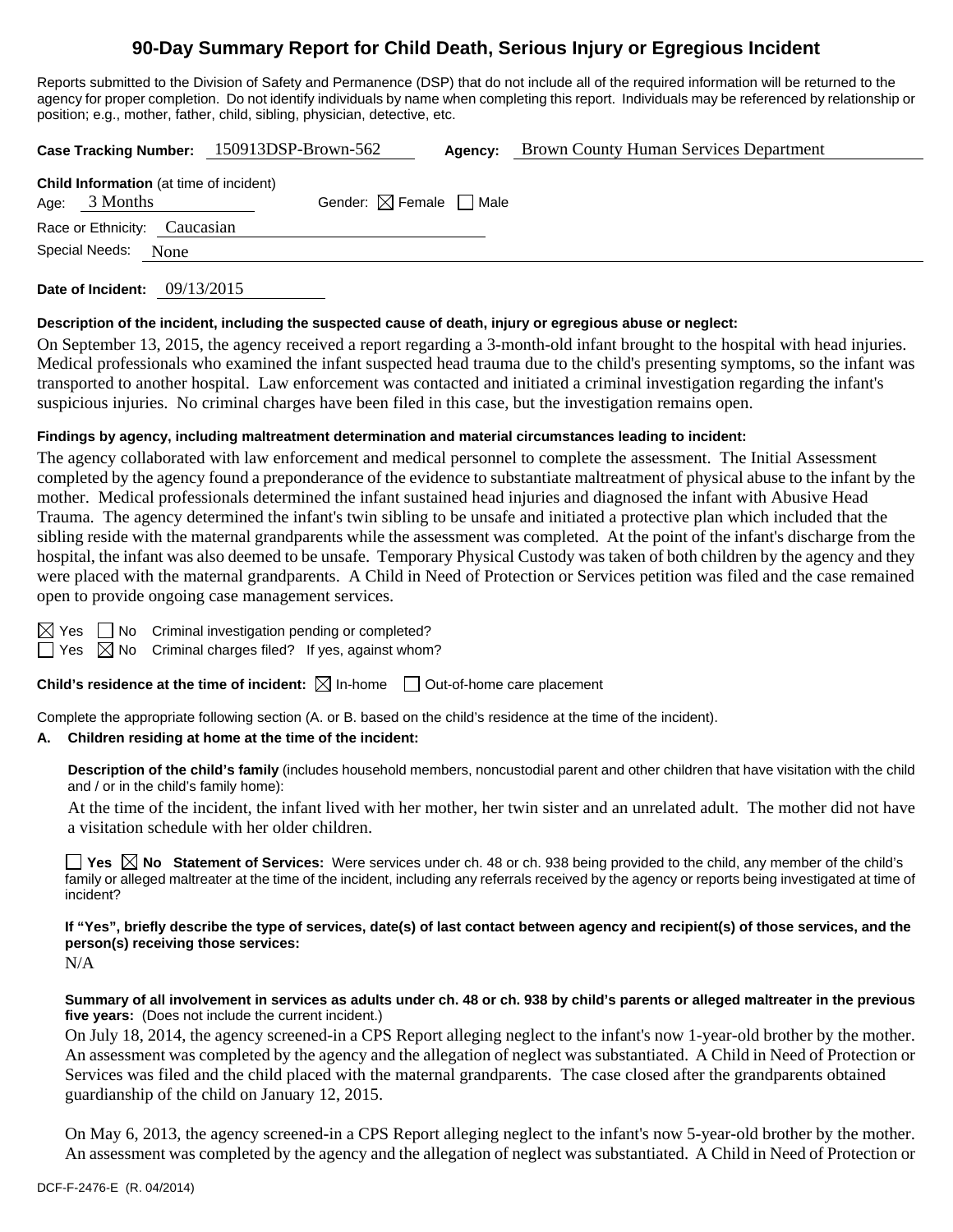Services was filed and the child placed with the maternal grandparents. The case closed after the grandparents obtained guardianship on January 12, 2015.

On March 27, 2013, the agency screened-in a Services Report. No services were offer as part of the services report as the agency screened in the above CPS Report during the time this report was received.

#### **Summary of actions taken by the agency under ch. 48, including any investigation of a report or referrals to services involving the child, any member of the child's family living in this household and the child's parents and alleged maltreater.** (Does not include the current incident.)

(Note: Screened out reports listed in this section may include only the date of the report, screening decision, and if a referral to services occurred at Access. Reports that do not constitute a reasonable suspicion of maltreatment or a reason to believe that the child is threatened with harm are not required to be screened in for an initial assessment, and no further action is required by the agency.)

On July 18, 2014, the agency screened-in a CPS Report alleging neglect to the infant's now 1-year-old brother by the mother. An assessment was completed by the agency and the allegation of neglect was substantiated. A Child in Need of Protection or Services was filed and the child placed with the maternal grandparents. The case closed after the grandparents obtained guardianship of the child on January 12, 2015.

On May 6, 2013, the agency screened-in a CPS Report alleging neglect to the infant's now 5-year-old brother by the mother. An assessment was completed by the agency and the allegation of neglect was substantiated. A Child in Need of Protection or Services was filed and the child placed with the maternal grandparents. The case closed after the grandparents obtained guardianship on January 12, 2015.

On March 27, 2013, the agency screened-in a Services Report. No services were offer as part of the services report as the agency screened in the above CPS Report during the time this report was received.

## **Summary of any investigation involving the child, any member of the child's family and alleged maltreater conducted under ch. 48 and any services provided to the child and child's family since the date of the incident:**

The agency collaborated with law enforcement and medical personnel to complete the assessment. The Initial Assessment completed by the agency found a preponderance of the evidence to substantiate maltreatment of physical abuse to the infant by the mother. Medical professionals determined the infant sustained head injuries and diagnosed the infant with Abusive Head Trauma. The agency determined the infant's twin sibling to be unsafe and initiated a protective plan which included that the sibling reside with the maternal grandparents while the assessment was completed. At the point of the infant's discharge from the hospital, the infant was also deemed to be unsafe. Temporary Physical Custody was taken of both children by the agency and they were placed with the maternal grandparents. A Child in Need of Protection or Services petition was filed and the case remained open to provide ongoing case management services.

## **B. Children residing in out-of-home care (OHC) placement at time of incident:**

# **Description of the OHC placement and basis for decision to place child there:**

N/A

#### **Description of all other persons residing in the OHC placement home:**  $N/A$

**Licensing history:** Including type of license, duration of license, summary of any violations by licensee or an employee of licensee or other actions that constitute a substantial failure to protect and promote the welfare of the child. N/A

|             | Summary of any actions taken by agency in response to the incident: (Check all that apply.) |  |                                                   |  |
|-------------|---------------------------------------------------------------------------------------------|--|---------------------------------------------------|--|
|             | Screening of Access report                                                                  |  | Attempted or successful reunification             |  |
| MMM         | Protective plan implemented                                                                 |  | Referral to services                              |  |
|             | Initial assessment conducted                                                                |  | Transportation assistance                         |  |
| MMOI        | Safety plan implemented                                                                     |  | Collaboration with law enforcement                |  |
|             | Temporary physical custody of child                                                         |  | Collaboration with medical professionals          |  |
|             | Petitioned for court order / CHIPS (child in need of                                        |  | Supervised visitation                             |  |
|             | protection or services)                                                                     |  | Case remains open for services                    |  |
|             | Placement into foster home                                                                  |  | Case closed by agency                             |  |
| $\boxtimes$ | <b>Placement with relatives</b>                                                             |  | Initiated efforts to address or enhance community |  |
|             | Ongoing Services case management                                                            |  | collaboration on CA/N cases                       |  |
|             |                                                                                             |  | Other (describe):                                 |  |